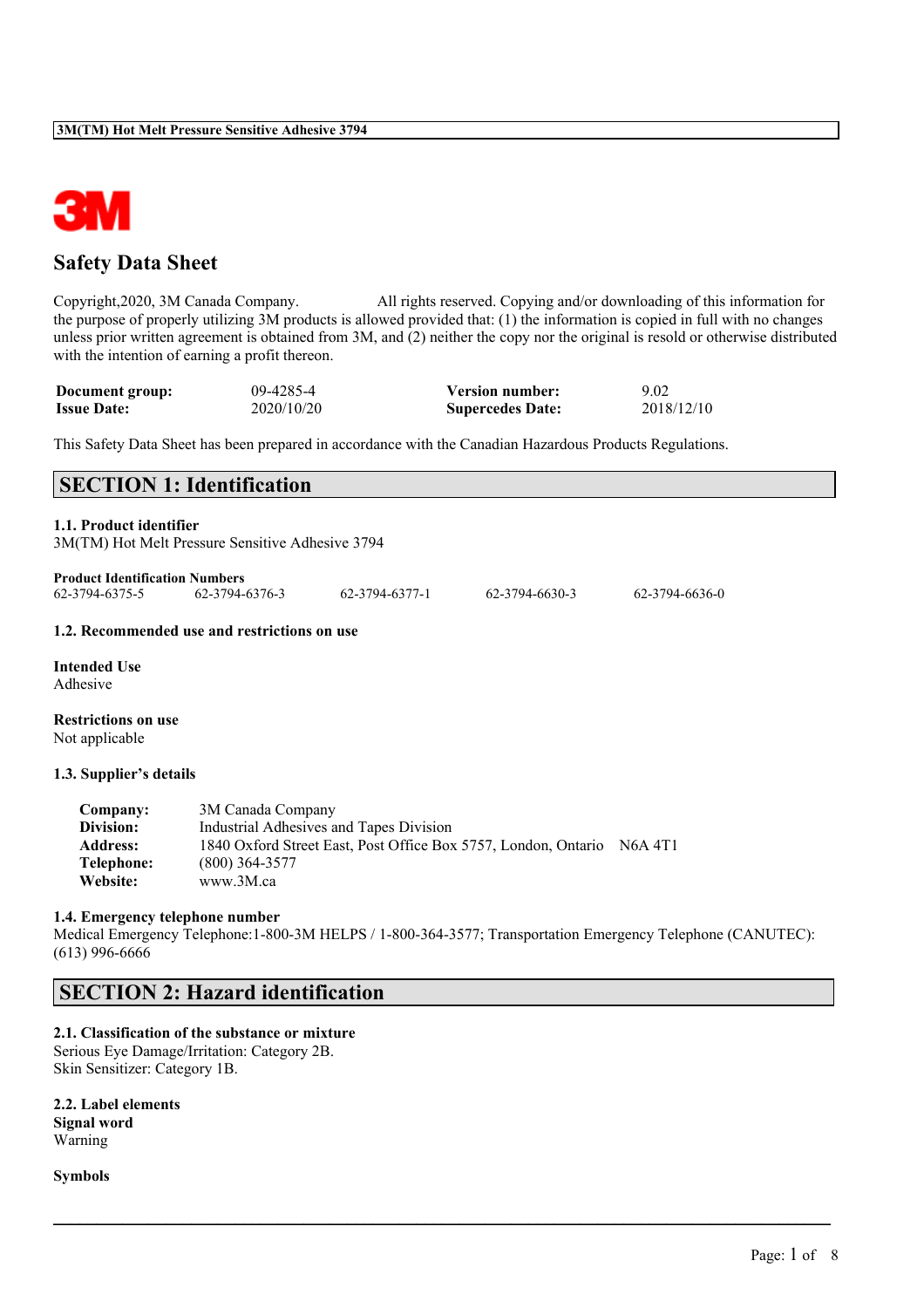Exclamation mark |

#### **Pictograms**



**Hazard statements**

Causes eye irritation. May cause an allergic skin reaction.

### **Precautionary statements**

# **Prevention:**

Avoid breathing dust/fume/gas/mist/vapours/spray. Wear protective gloves. Wash exposed skin thoroughly after handling. Contaminated work clothing must not be allowed out of the workplace.

## **Response:**

IF IN EYES: Rinse cautiously with water for several minutes. Remove contact lenses, if present and easy to do. Continue rinsing. If eye irritation persists: Get medical advice/attention. IF ON SKIN: Wash with plenty of soap and water. If skin irritation or rash occurs: Get medical advice/attention. Take off contaminated clothing and wash it before reuse.

#### **Disposal:**

Dispose of contents/container in accordance with applicable local/regional/national/international regulations.

#### **2.3. Other hazards**

May cause thermal burns.

# **SECTION 3: Composition/information on ingredients**

This material is a mixture.

| Ingredient                                     | $\mathsf{IC.A.S.}\$ No. | $\frac{10}{6}$ by Wt     | Common Name                              |
|------------------------------------------------|-------------------------|--------------------------|------------------------------------------|
| Synthetic Rubber Based Resin                   | Trade Secret            | $70 -$<br>90             | Not Applicable                           |
| Rosin, polymer with isophthalic $(68515-02-6)$ |                         | 10 - 30 Trade Secret $*$ | Rosin, polymer with isophthalic acid and |
| acid and pentaerythritol                       |                         |                          | pentaerythritol                          |

Synthetic Rubber Based Resin is a non-hazardous Trade Secret material according to WHMIS criteria.

\*The actual concentration of this ingredient has been withheld as a trade secret.

# **SECTION 4: First aid measures**

# **4.1. Description of first aid measures**

#### **Inhalation:**

Remove person to fresh air. If you feel unwell, get medical attention.

# **Skin Contact:**

Immediately flush skin with large amounts of cold water for at least 15 minutes. DO NOT ATTEMPT TO REMOVE MOLTEN MATERIAL. Cover affected area with a clean dressing. Get immediate medical attention.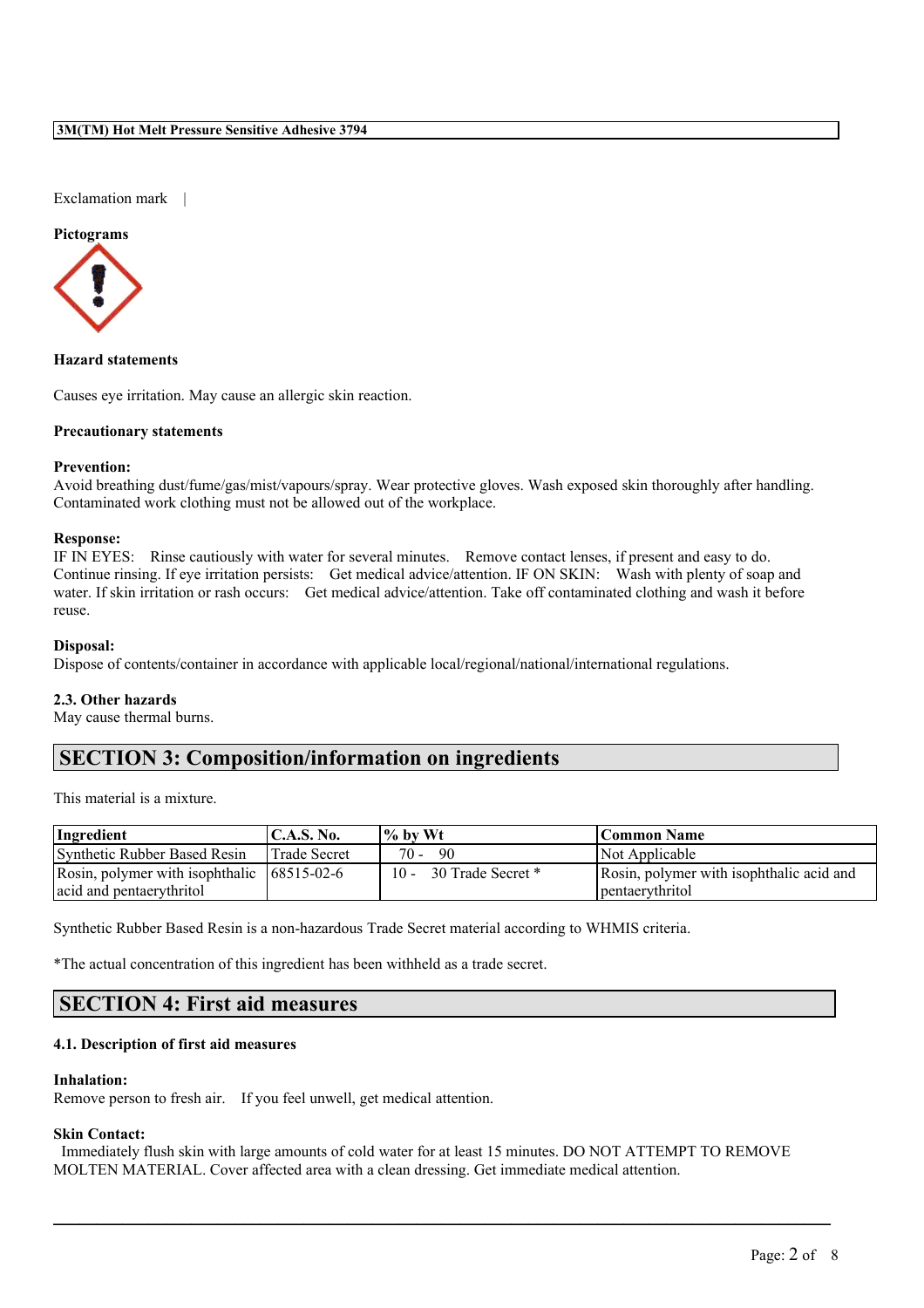# **Eye Contact:**

Immediately flush eyes with large amounts of water for at least 15 minutes. DO NOT ATTEMPT TO REMOVE MOLTEN MATERIAL. Get immediate medical attention.

# **If Swallowed:**

Rinse mouth. If you feel unwell, get medical attention.

#### **4.2. Most important symptoms and effects, both acute and delayed**

See Section 11.1. Information on toxicological effects.

### **4.3. Indication of any immediate medical attention and special treatment required**

Not applicable

# **SECTION 5: Fire-fighting measures**

#### **5.1. Suitable extinguishing media**

In case of fire: Use a fire fighting agent suitable for ordinary combustible material such as water or foam to extinguish.

### **5.2. Special hazards arising from the substance or mixture**

None inherent in this product.

### **Hazardous Decomposition or By-Products**

| <b>Substance</b> | <b>Condition</b>  |
|------------------|-------------------|
| Hydrocarbons     | During Combustion |
| Carbon monoxide  | During Combustion |
| Carbon dioxide   | During Combustion |

**5.3. Special protective actions for fire-fighters**

Wear full protective equipment (Bunker Gear) and a self-contained breathing apparatus (SCBA).

# **SECTION 6: Accidental release measures**

#### **6.1. Personal precautions, protective equipment and emergency procedures**

Evacuate area. Refer to other sections of this SDS for information regarding physical and health hazards, respiratory protection, ventilation, and personal protective equipment.

# **6.2. Environmental precautions**

Avoid release to the environment.

# **6.3. Methods and material for containment and cleaning up**

Collect as much of the spilled material as possible. Place in a closed container approved for transportation by appropriate authorities. Clean up residue. Seal the container. Dispose of collected material as soon as possible in accordance with applicable local/regional/national/international regulations.

# **SECTION 7: Handling and storage**

# **7.1. Precautions for safe handling**

Avoid skin contact with hot material. For industrial or professional use only. Not for consumer sale or use. Avoid breathing dust/fume/gas/mist/vapours/spray. Do not get in eyes, on skin, or on clothing. Do not eat, drink or smoke when using this product. Wash thoroughly after handling. Contaminated work clothing should not be allowed out of the workplace. Wash contaminated clothing before reuse.

 $\mathcal{L}_\mathcal{L} = \mathcal{L}_\mathcal{L} = \mathcal{L}_\mathcal{L} = \mathcal{L}_\mathcal{L} = \mathcal{L}_\mathcal{L} = \mathcal{L}_\mathcal{L} = \mathcal{L}_\mathcal{L} = \mathcal{L}_\mathcal{L} = \mathcal{L}_\mathcal{L} = \mathcal{L}_\mathcal{L} = \mathcal{L}_\mathcal{L} = \mathcal{L}_\mathcal{L} = \mathcal{L}_\mathcal{L} = \mathcal{L}_\mathcal{L} = \mathcal{L}_\mathcal{L} = \mathcal{L}_\mathcal{L} = \mathcal{L}_\mathcal{L}$ 

# **7.2. Conditions for safe storage including any incompatibilities**

Store away from heat.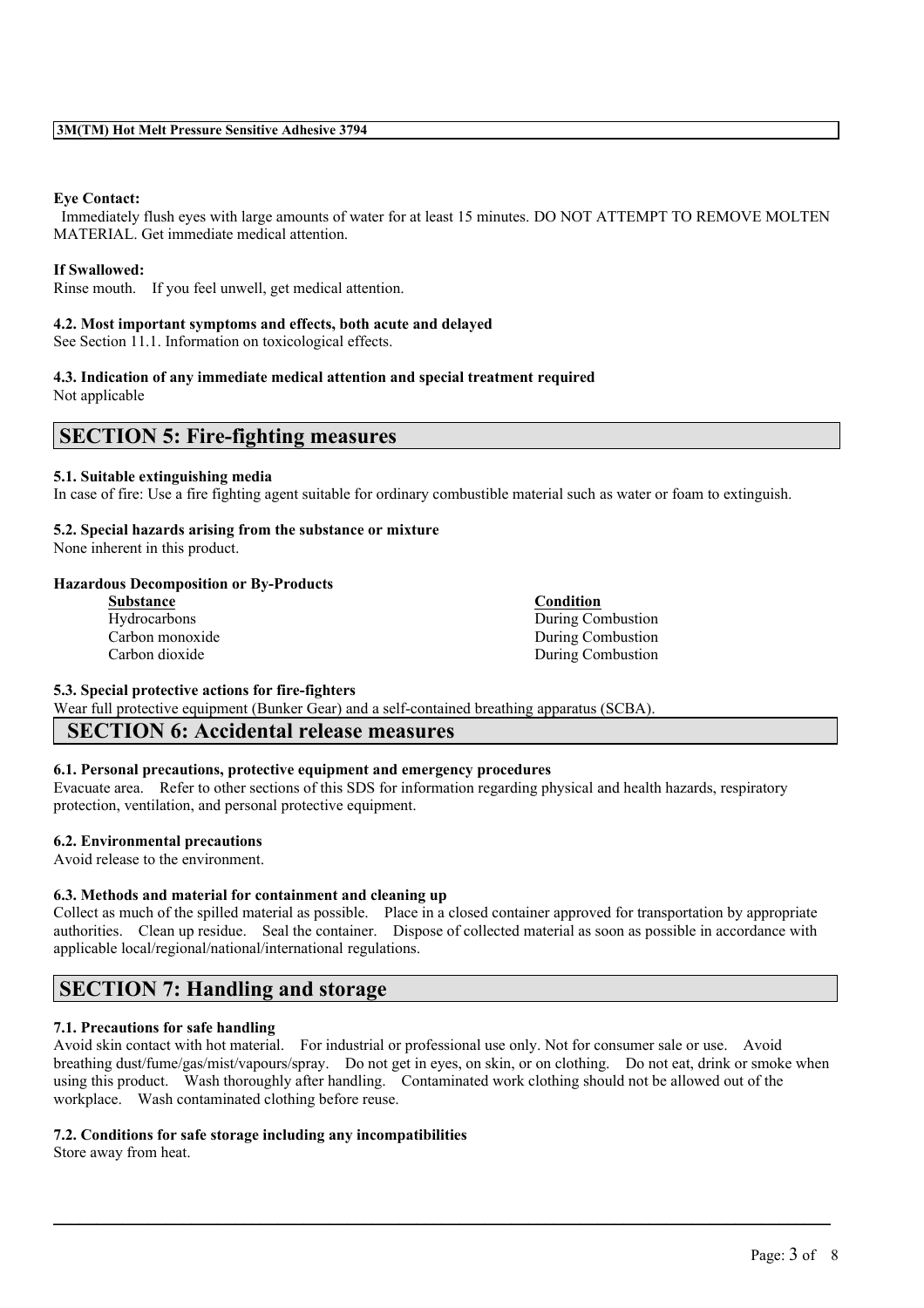# **SECTION 8: Exposure controls/personal protection**

# **8.1. Control parameters**

# **Occupational exposure limits**

No occupational exposure limit values exist for any of the components listed in Section 3 of this SDS.

### **8.2. Exposure controls**

### **8.2.1. Engineering controls**

Use general dilution ventilation and/or local exhaust ventilation to control airborne exposures to below relevant Exposure Limits and/or control dust/fume/gas/mist/vapours/spray. If ventilation is not adequate, use respiratory protection equipment.

# **8.2.2. Personal protective equipment (PPE)**

### **Eye/face protection**

Select and use eye/face protection to prevent contact based on the results of an exposure assessment. The following eye/face protection(s) are recommended: Full Face Shield Indirect Vented Goggles

#### **Skin/hand protection**

Select and use gloves and/or protective clothing approved to relevant local standards to prevent skin contact based on the results of an exposure assessment. Selection should be based on use factors such as exposure levels, concentration of the substance or mixture, frequency and duration, physical challenges such as temperature extremes, and other use conditions. Consult with your glove and/or protective clothing manufacturer for selection of appropriate compatible gloves/protective clothing. Note: Nitrile gloves may be worn over polymer laminate gloves to improve dexterity. Gloves made from the following material(s) are recommended: Polymer laminate

If this product is used in a manner that presents a higher potential for exposure (eg. spraying, high splash potential etc.), then use of protective coveralls may be necessary. Select and use body protection to prevent contact based on the results of an exposure assessment. The following protective clothing material(s) are recommended: Apron - polymer laminate

#### **Respiratory protection**

None required.

#### **Thermal hazards**

Wear heat insulating gloves when handling hot material to prevent thermal burns.

# **SECTION 9: Physical and chemical properties**

#### **9.1. Information on basic physical and chemical properties**

| <b>Physical state</b>          | Solid                                                |  |
|--------------------------------|------------------------------------------------------|--|
| <b>Specific Physical Form:</b> | Solid Block or Slab                                  |  |
| Colour                         | Tan                                                  |  |
| <b>Odour</b>                   | <b>Slight Resinous</b>                               |  |
| Odour threshold                | No Data Available                                    |  |
| pН                             | Not Applicable                                       |  |
| Melting point/Freezing point   | 106.7 °C                                             |  |
| <b>Boiling point</b>           | Not Applicable                                       |  |
| <b>Flash Point</b>             | >=204.4 °C [ <i>Test Method</i> :Cleveland Open Cup] |  |
| <b>Evaporation rate</b>        | Not Applicable                                       |  |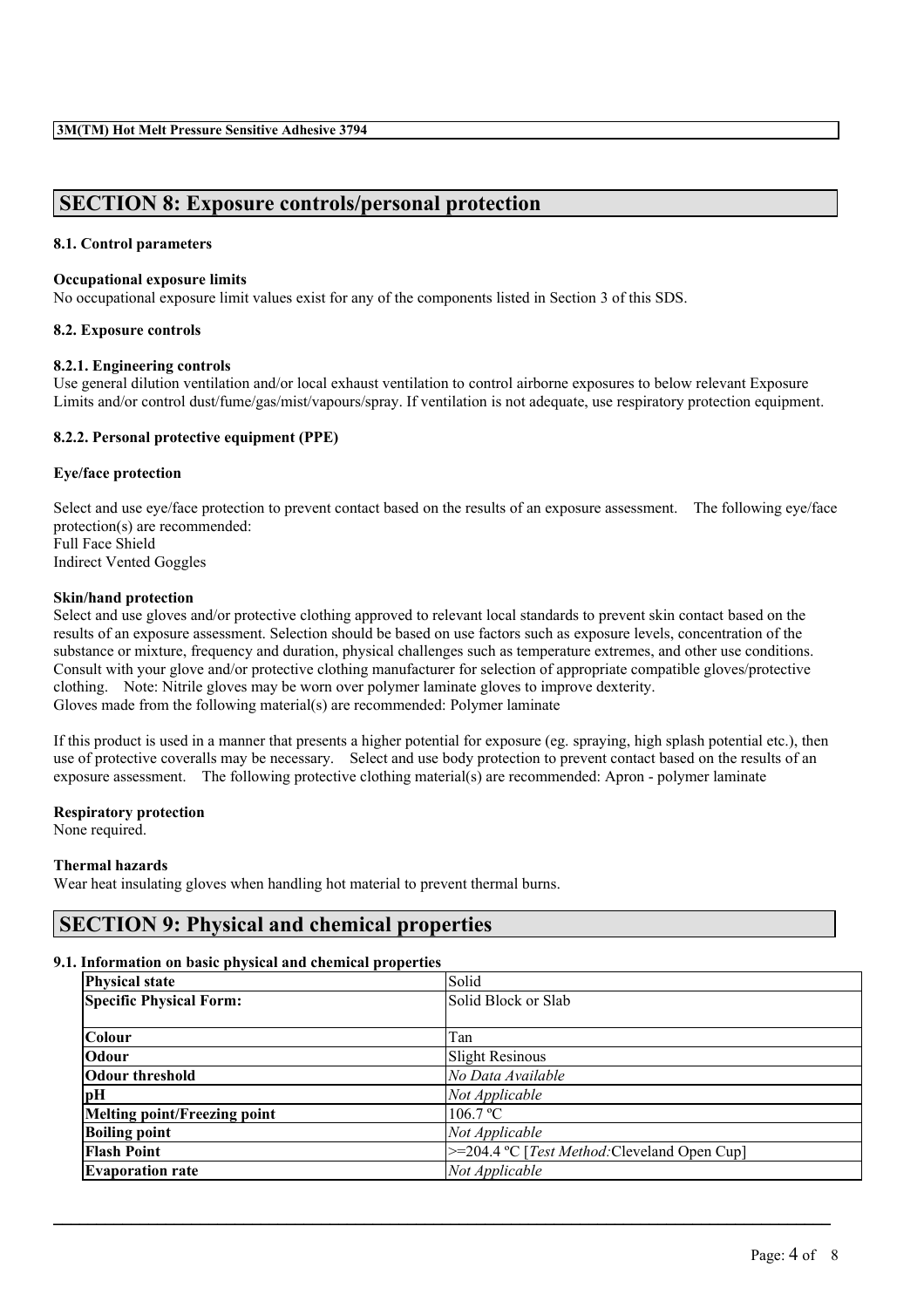| <b>Flammability (solid, gas)</b>                                                  | Not Classified                                                           |  |  |
|-----------------------------------------------------------------------------------|--------------------------------------------------------------------------|--|--|
| <b>Flammable Limits(LEL)</b>                                                      | No Data Available                                                        |  |  |
| <b>Flammable Limits(UEL)</b>                                                      | No Data Available                                                        |  |  |
| <b>Viscosity/Kinematic Viscosity</b><br><b>Viscosity/Kinematic</b> Not Applicable |                                                                          |  |  |
| <b>Viscosity</b>                                                                  |                                                                          |  |  |
| <b>Density</b>                                                                    | $0.94$ g/cm3                                                             |  |  |
| <b>Relative density</b>                                                           | 0.94<br>$[RefStd:WATER=1]$                                               |  |  |
| <b>Water solubility</b>                                                           | Nil                                                                      |  |  |
| Solubility- non-water                                                             | No Data Available                                                        |  |  |
| Partition coefficient: n-octanol/water                                            | No Data Available                                                        |  |  |
| <b>Autoignition temperature</b>                                                   | No Data Available                                                        |  |  |
| <b>Decomposition temperature</b>                                                  | No Data Available                                                        |  |  |
| <b>Viscosity/Kinematic Viscosity</b>                                              | Approximately 8,100 mPa-s [Details:CONDITIONS: @350 F.]                  |  |  |
| <b>Volatile Organic Compounds</b>                                                 | 0 % [Test Method: calculated SCAQMD rule 443.1]                          |  |  |
| <b>Percent volatile</b>                                                           | $0\%$ weight                                                             |  |  |
| <b>VOC Less H2O &amp; Exempt Solvents</b>                                         | $\left 0\right $ g/l [ <i>Test Method:</i> calculated SCAQMD rule 443.1] |  |  |
| Molecular weight                                                                  | No Data Available                                                        |  |  |
| <b>Solids Content</b>                                                             | $100\%$                                                                  |  |  |

#### **Nanoparticles**

This material does not contain nanoparticles.

# **SECTION 10: Stability and reactivity**

#### **10.1. Reactivity**

This material is considered to be non reactive under normal use conditions.

#### **10.2. Chemical stability** Stable.

# **10.3. Possibility of hazardous reactions**

Hazardous polymerization will not occur.

**10.4. Conditions to avoid** None known.

#### **10.5. Incompatible materials** None known.

# **10.6. Hazardous decomposition products**

None known.

**Substance Condition**

Refer to section 5.2 for hazardous decomposition products during combustion.

# **SECTION 11: Toxicological information**

The information below may not be consistent with the material classification in Section 2 if specific ingredient **classifications are mandated by a competent authority. In addition, toxicological data on ingredients may not be** reflected in the material classification and/or the signs and symptoms of exposure, because an ingredient may be present below the threshold for labeling, an ingredient may not be available for exposure, or the data may not be **relevant to the material as a whole.**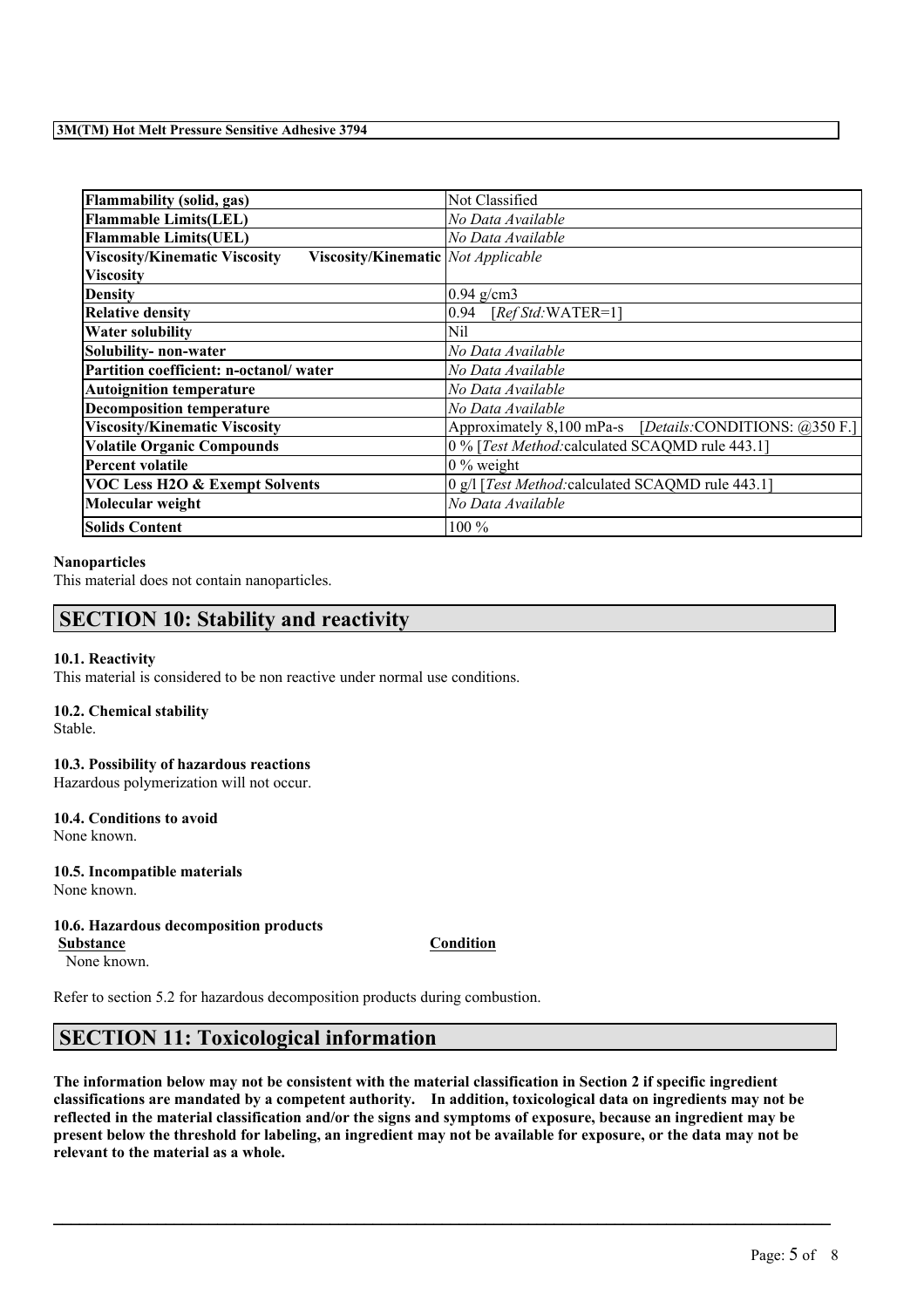#### **11.1. Information on Toxicological effects**

#### **Signs and Symptoms of Exposure**

#### Based on test data and/or information on the components, this material may produce the following health effects:

#### **Inhalation:**

No health effects are expected.

#### **Skin Contact:**

During heating:

Thermal Burns: Signs/symptoms may include intense pain, redness and swelling, and tissue destruction. Allergic Skin Reaction (non-photo induced): Signs/symptoms may include redness, swelling, blistering, and itching.

#### **Eye Contact:**

During heating:

Thermal Burns: Signs/symptoms may include severe pain, redness and swelling, and tissue destruction. Moderate Eye Irritation: Signs/symptoms may include redness, swelling, pain, tearing, and blurred or hazy vision.

#### **Ingestion:**

Gastrointestinal Irritation: Signs/symptoms may include abdominal pain, stomach upset, nausea, vomiting and diarrhea.

#### **Toxicological Data**

If a component is disclosed in section 3 but does not appear in a table below, either no data are available for that endpoint or the data are not sufficient for classification.

#### **Acute Toxicity**

| <b>Name</b>                                                   | Route     | <b>Species</b> | Value                                                                 |
|---------------------------------------------------------------|-----------|----------------|-----------------------------------------------------------------------|
| Overall product                                               | Ingestion |                | 5,000 mg/kg<br>N <sub>0</sub><br>calculated ATE >.<br>data available: |
| Rosin.<br>, polymer with isophthalic acid and pentaerythritol | Ingestion | Rat            | 5.000 mg/kg<br>$LD50^-$                                               |

 $ATE = acute$  toxicity estimate

#### **Skin Corrosion/Irritation**

| Name                                                          | <b>Species</b> | $\mathbf{v}$<br>V alue             |
|---------------------------------------------------------------|----------------|------------------------------------|
| . polymer with isophthalic acid and pentaerythritol<br>Rosin. | Rabbit         | S12I11<br>ificant irritation<br>No |

# **Serious Eye Damage/Irritation**

| <b>Name</b>                                                   | <b>Species</b> | $  -$<br>⁄ alue<br>$\cdots$ $\cdots$ |
|---------------------------------------------------------------|----------------|--------------------------------------|
| , polymer with isophthalic acid and pentaerythritol<br>Rosin. | Rabbit         | Moderate irritant                    |

# **Skin Sensitization**

| Name                                                                                   | Species | -<br>'alue  |
|----------------------------------------------------------------------------------------|---------|-------------|
| nolymer<br>With.<br>-isophthalic<br>l pentaervthritol<br>and<br><b>3CIG</b><br>K0S111. | Mouse   | Sensitizing |

#### **Respiratory Sensitization**

For the component/components, either no data are currently available or the data are not sufficient for classification.

#### **Germ Cell Mutagenicity**

| Name                                                                             | Route                        | Value         |
|----------------------------------------------------------------------------------|------------------------------|---------------|
| $\mathbf{r}$<br>a isophthalic acid and pentaerythritol<br>polymer with<br>Kosin. | $\mathbf{v}$<br>V itro<br>1n | Not mutagenic |

 $\mathcal{L}_\mathcal{L} = \mathcal{L}_\mathcal{L} = \mathcal{L}_\mathcal{L} = \mathcal{L}_\mathcal{L} = \mathcal{L}_\mathcal{L} = \mathcal{L}_\mathcal{L} = \mathcal{L}_\mathcal{L} = \mathcal{L}_\mathcal{L} = \mathcal{L}_\mathcal{L} = \mathcal{L}_\mathcal{L} = \mathcal{L}_\mathcal{L} = \mathcal{L}_\mathcal{L} = \mathcal{L}_\mathcal{L} = \mathcal{L}_\mathcal{L} = \mathcal{L}_\mathcal{L} = \mathcal{L}_\mathcal{L} = \mathcal{L}_\mathcal{L}$ 

# **Carcinogenicity**

For the component/components, either no data are currently available or the data are not sufficient for classification.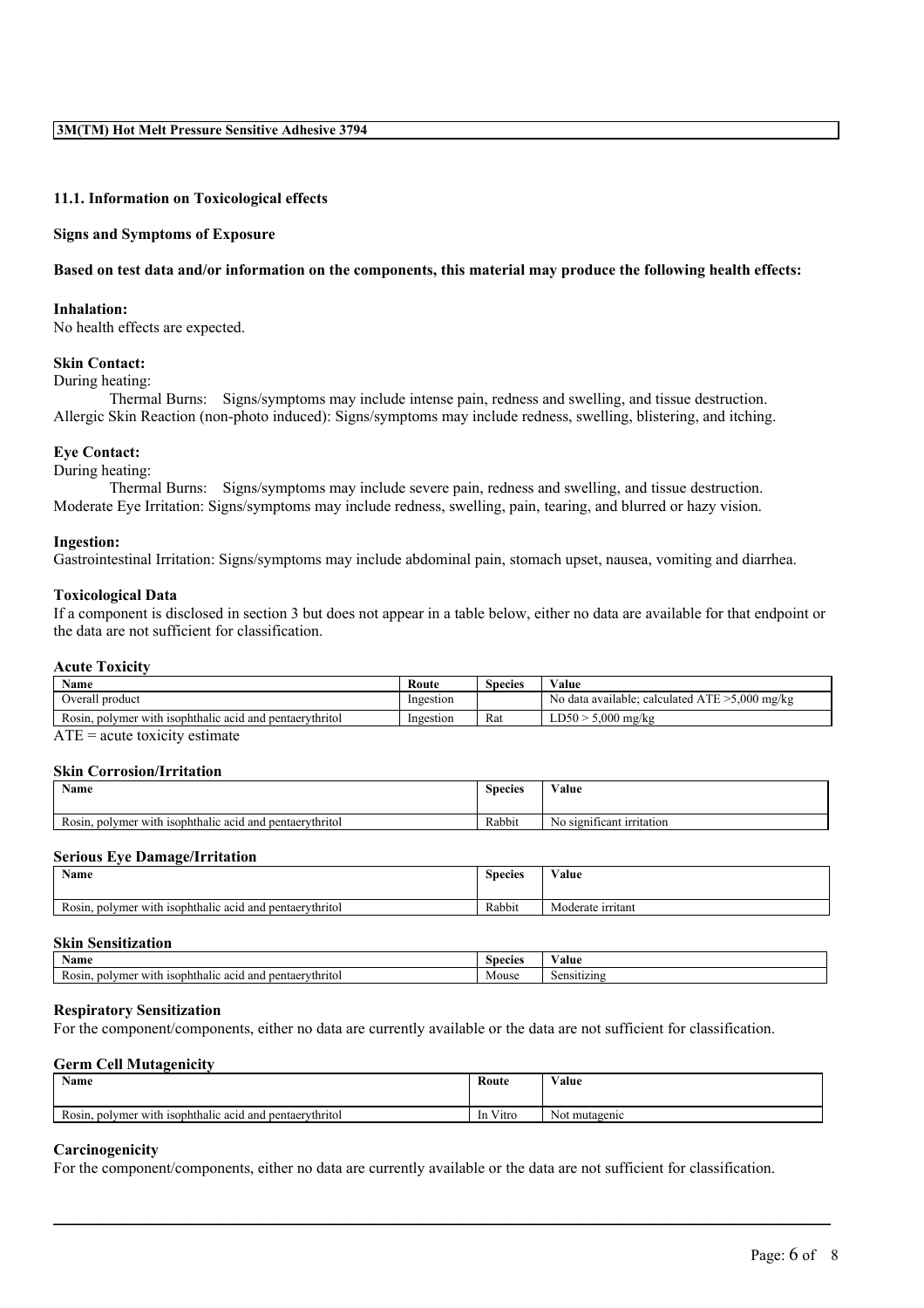# **3M(TM) Hot Melt Pressure Sensitive Adhesive 3794**

# **Reproductive Toxicity**

### **Reproductive and/or Developmental Effects**

| Name                                                        | Route                   | Value                                  | <b>Species</b> | <b>Test result</b>              | <b>Exposure</b>                       |
|-------------------------------------------------------------|-------------------------|----------------------------------------|----------------|---------------------------------|---------------------------------------|
|                                                             |                         |                                        |                |                                 | <b>Duration</b>                       |
| Rosin, polymer with isophthalic acid and<br>pentaerythritol | <b>Not</b><br>Specified | Not classified for female reproduction | Rat            | <b>NOAEL 1.000</b><br>mg/kg/day | premating $\&$<br>during<br>gestation |
| Rosin, polymer with isophthalic acid and<br>pentaerythritol | Not<br>Specified        | Not classified for male reproduction   | Rat            | <b>NOAEL 1,000</b><br>mg/kg/day | premating $\&$<br>during<br>gestation |

# **Target Organ(s)**

### **Specific Target Organ Toxicity - single exposure**

For the component/components, either no data are currently available or the data are not sufficient for classification.

### **Specific Target Organ Toxicity - repeated exposure**

For the component/components, either no data are currently available or the data are not sufficient for classification.

#### **Aspiration Hazard**

For the component/components, either no data are currently available or the data are not sufficient for classification.

# Please contact the address or phone number listed on the first page of the SDS for additional toxicological information **on this material and/or its components.**

# **SECTION 12: Ecological information**

No data available.

# **SECTION 13: Disposal considerations**

# **13.1. Disposal methods**

Dispose of contents/ container in accordance with the local/regional/national/international regulations.

Dispose of waste product in a permitted industrial waste facility. As a disposal alternative, incinerate in a permitted waste incineration facility. Proper destruction may require the use of additional fuel during incineration processes. Empty drums/barrels/containers used for transporting and handling hazardous chemicals (chemical substances/mixtures/preparations classified as Hazardous as per applicable regulations) shall be considered, stored, treated & disposed of as hazardous wastes unless otherwise defined by applicable waste regulations. Consult with the respective regulating authorities to determine the available treatment and disposal facilities.

# **SECTION 14: Transport Information**

Not regulated per U.S. DOT, IATA or IMO.

These transportation classifications are provided as a customer service. As the shipper YOU remain responsible for complying with all applicable laws and regulations, including proper transportation classification and packaging. 3M's transportation classifications are based on product formulation, packaging, 3M policies and 3M's understanding of applicable current regulations. 3M does not guarantee the accuracy of this classification information. This information applies only to transportation classification and not the packaging, labeling, or marking requirements. The original 3M package is certified for Canadian ground shipment only. If you are shipping by air or ocean, the package may not meet applicable regulatory requirements.